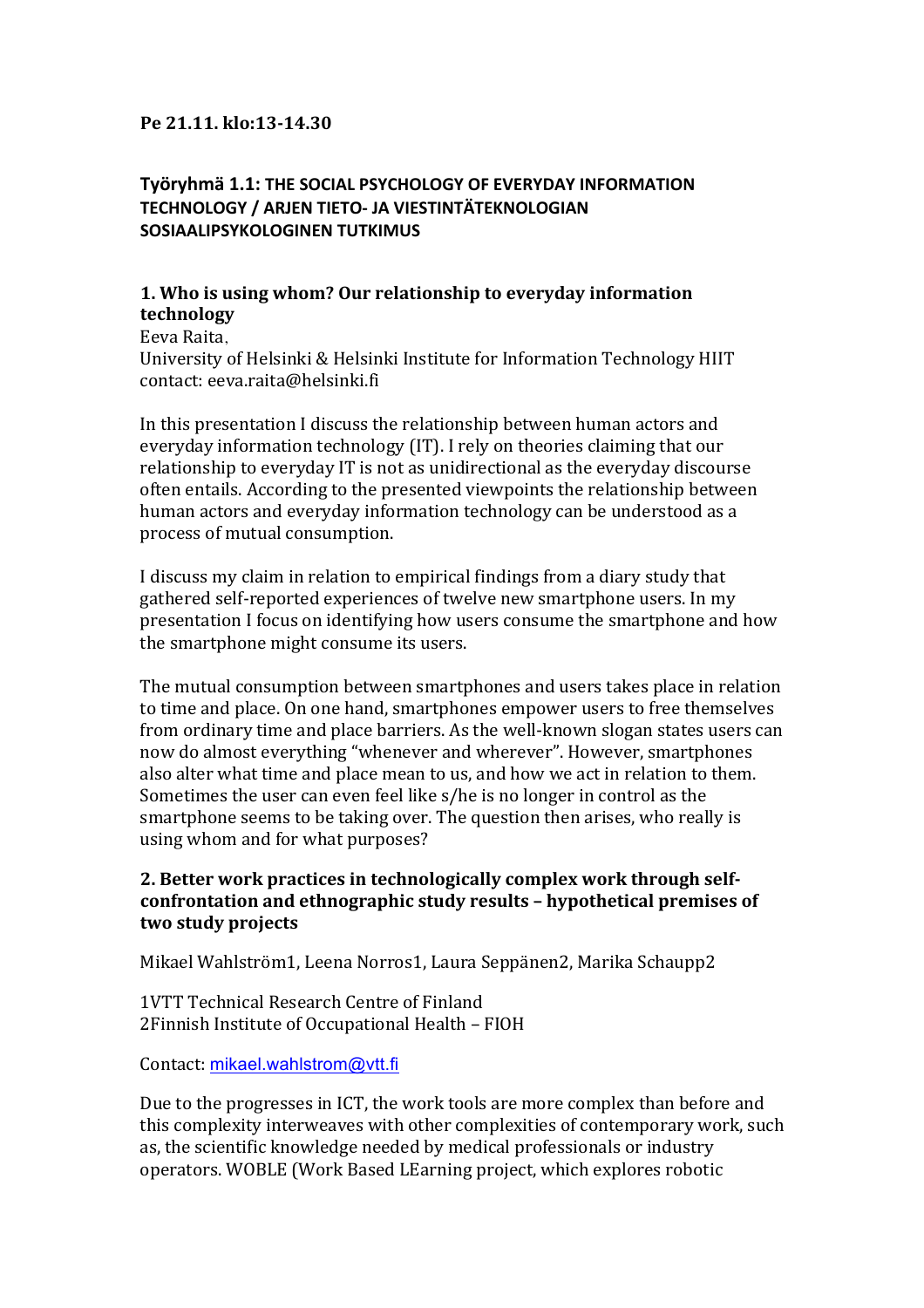surgery) and WOBLE-NPP (the same in the nuclear power plant context) are study projects that aim at supporting professionals in technologically complex work. Some specific hypotheses are assumed in doing this, which reflect a combination of theoretical ideas.

First, we assume that a specific mode of work, labelled as interpretative practice is beneficial. It includes making adjustments to existing work practices, sensemaking, anticipation and elevated awareness of the elementary goals of the work activity - all these promoting so-called resilience in risk-intensive work. Interpretative practice is direct contrast to a mode of activity in work in which the minimum what is expected is done in a reactive manner.

Assumedly, the prevalence of engagement to the interpretative mode of work varies between individuals and its existence can be increased by helping the workers become more aware of the features of their work. This increased awareness can be developed by studying work practices in dialogue with the workers and by communicating the analyses of these studies to them. This involves presenting video material on actual work practices. Thus, WOBLE involves developmental work method, which draws from field studies and aims at permanent positive impact on the work activities. In so doing the new development method reflects existing approaches for developing work, such as Activity Clinic and Change Laboratory. The specific features of the future WOBLE development method include, first, the use of established methods of analysis suitable for ethnographic studies on technologically complex work settings, Core-Task Analysis in particular.

Second, WOBLE specifically aims at establishing a permanent change within the organization, which, in turn, involves two assumptions. Firstly, interpretative practice itself assumedly promotes learning, the aim thus being to foster learners' ability to learn. Secondly, to further promote a permanent change, the WOBLE approach sees benefit in involving the existing trainers and HRdevelopers working for the studied organization to the study and development process. The intention is that the development method will become part of the applied training repertoire in one form or another and influence developers' work.

### **3. Lukiolaiset tiedon arvioijina ja argumentoijina muuttuvissa informaatioympäristöissä**

Teemu Mikkonen Tampereen yliopisto contact: teemu.mikkonen@uta.fi

Tiedon arviointi on yhä suuremmassa roolissa erityisesti omaehtoisessa opiskelussa. Oppilaat alakoulusta aina yliopistoihin saakka joutuvat pohtimaan mikä tieto on paikkansapitävää, olennaista, hyödyllistä ja sovellettavaa, Internet on muuttanut koululaisten informaatioympäristöä monimuotoisemmaksi ja vaikeammin hallittavaksi. Tiedonlähteiden määrän kasvaessa ja saatavuuden helpottuessa suurimpana haasteena tulee kouluissa olemaan se, millä perusteella oppilaat valitsevat tietoa. Tämä tarkoittaa sitä, että oppilaiden on osattava perustella sekä muille oppilaille että opettajalle miksi he ovat valinneet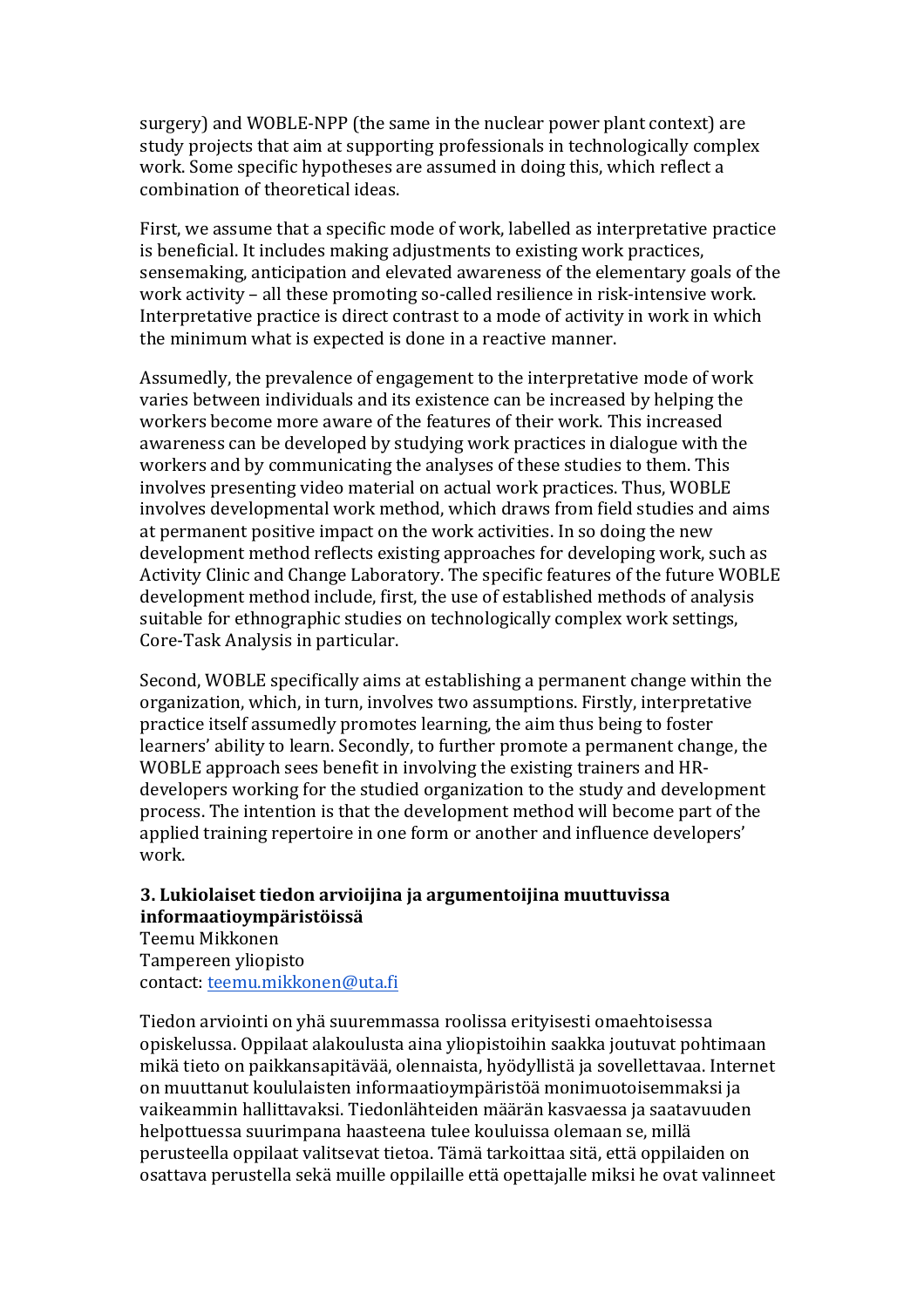tietyt asiat koulutöihinsä ja miksi hylänneet toiset. Koska tulevaisuudessa ei voida enää tyytyä tarjoamaan vain valmiiksi valikoitua oppikirjatietoa, tulee oppilailla olla taidot arvioida ja perustella tietoa uusissa informaatioympäristöissä.

Väitöskirjassani tutkitaan lukiolaisten tietokäsityksiä, joiden avulla he perustelevat koulutehtävissä käyttämiensä tiedonlähteiden totuudellisuutta ja merkityksellisyyttä. Lisäksi siinä tarkastellaan auktoriteetteja, jotka lukiolaiset näkevät luotettavan tiedon perusteena. Erityyppisten aineisto-otteiden analyysin avulla tuodaan esille prosesseja, joissa oppilaat puolustavat omia näkemyksiään tiedon pätevyyden ja luotettavuuden suhteen erilaisten vakuuttamistapojen avulla. Eri vakuuttamistapojen ja auktoriteettien analyysin avulla etsitään vastauksia sille miten nuoret arvioivat tietoa ja minkä tiedon he näkevät olennaisena ja vakuuttavana. Tämän analyysin kautta pyrkimyksenä on selvittää millaisia taitoja oppilaille tulisi opettaa, jotta he selviäisivät muuttuvissa informaatioympäristöissä. Tutkimukseni perustuu vuoden 2012 syksyllä kerättyihin lukiolaisten ryhmähaastatteluihin ja ryhmien palauttamiin lähdepäiväkirjoihin.

Tässä tutkimuksessa yksilön sisäiset mielentilat ja niiden muutokset sulkeistetaan ja tutkimus keskittyy kulttuurissa ilmeneviin suhteellisen pysyviin malleihin ja strategioihin, joihin yksilöt turvautuvat kuvatessaan ja perustelleessaan toimintaansa. Toisin sanoen tutkimuksen kohteena eivät ole kertojat tai kertomuksen kohteet, vaan kertomuksen muodot ja niiden vaikutukset kertojien toimintaan. Tämä tuo uuden ja poikkeavan näkökulman aiempien tutkimusten kognitiivisiin prosesseihin painottuneisiin lähestymistapoihin. (Billig, 1996; Hofer & Pintrich, 1997; Jokinen Arja, 1999.)

Tiedon arviointitapojen analyysi tarjoaa tietoa sekä tiedon arviointiprosessista että tiedon pätevyyden perustelemistavoista. Kun oppilaita haastateltiin tutkimukseen, joutuivat he samalla miettimään perusteita sille miksi he ovat arvioineet valitut lähteet sopiviksi ja hylätyt lähteet epäsopiviksi esitelmiinsä. Näin he tulivat käyttäneeksi erilaisia retorisia strategioita vakuuttaakseen sekä käytetyn tiedon pätevyyden että oman kompetenssin etsiä tietoa eri lähteistä. Näitä retorisia strategioita tullaan tutkimuksessa erittelemään sen suhteen miten yleisiä ne olivat. Yleisimpien strategioiden kohdalta eritellään minkä tyyppisiä lähteitä niiden yhteydessä tullaan käyttämään. Lisäksi kuvataan aineisto-otteiden avulla miten strategioita käytettiin käytännössä.

Tietokäsityksiin liittyvistä tulevaisuuden haasteista kertoo se, että suurimmalla osalla oppilaita oli heidän omien sanojensa mukaan vaikeuksia arvioida lähteiden pätevyyttä ja luotettavuutta. Monilla ryhmillä tämä oli merkittävin haaste annetun koulutehtävän teossa. Koulun tarjoamat erilliset ohjeet nettitiedon arviointiin eivät näin olleet riittäviä, vaikka tälle nimenomaiselle kurssille oli normaaliopetuksesta poiketen räätälöity yhden oppitunnin mittainen tiedonhallinnan luento. Tulevaisuudessa tulisikin kiinnittää suurempaa huomiota tiedon arviointitapojen monipuoliseen opettamiseen yksittäisten tiedonhallinnan kurssien sijaan.

Lähteet